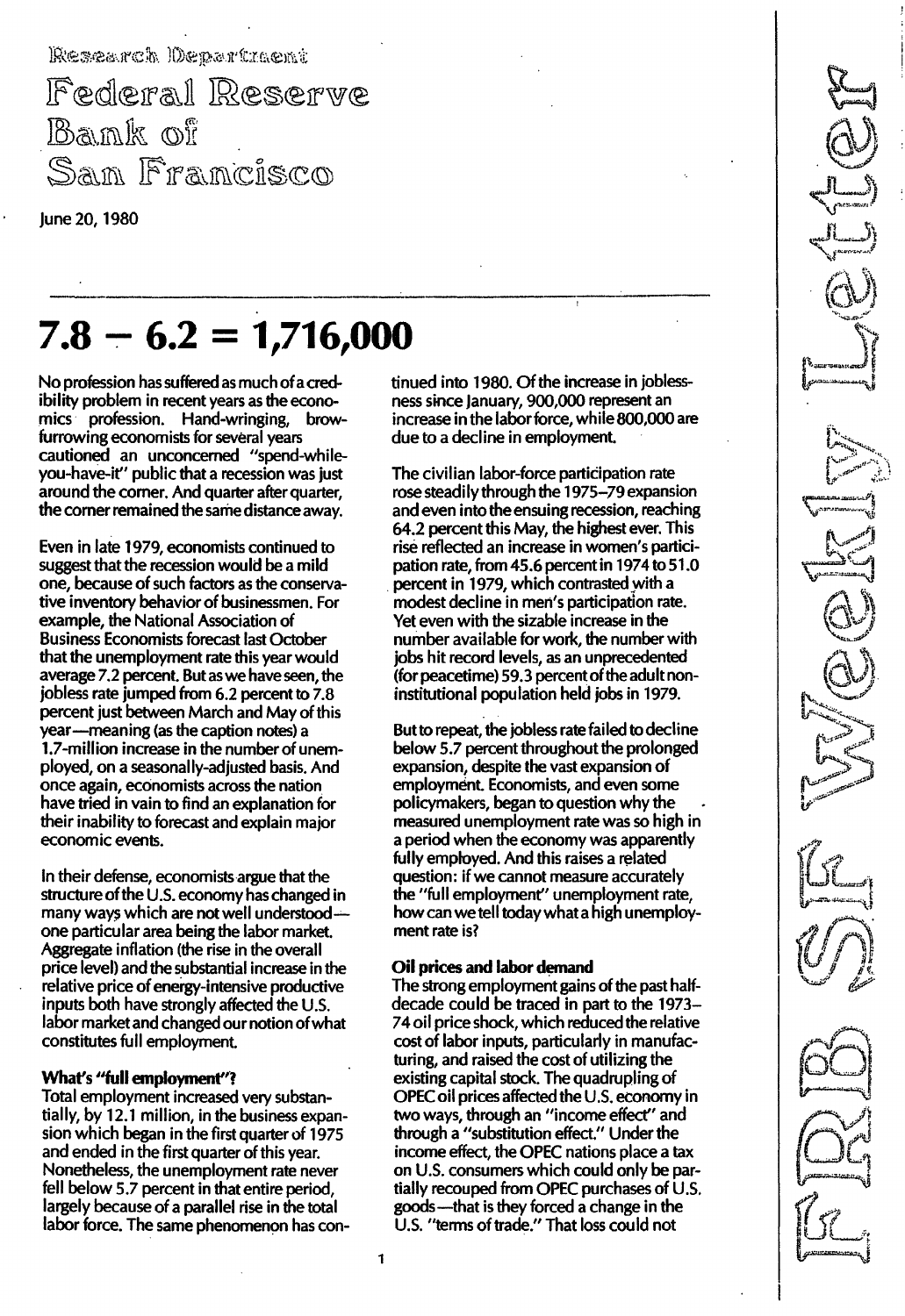Rescarch Department

Federal Reserve Bank of <u>San Francisco</u>

Opinions expressed in this newsletter do not necessarily reflect the views of the management of the Federal Reserve Bank of San Francisco, nor of the Board of Governors of the Federal Reserve System.

easily be circumvented by an expansion of government spending or a speed-up in money-supply growth. But under the substitution effect, labor at the margin became a relatively less expensive input, because of the rise in the cost of energy-intensive capital. The rise in energy prices thus tended to increase the demand for labor, so that the economy became more labor intensive.

According to Edward A. Hudson and Dale W. Jorgenson (Natural Resources Journal, 1978), the 1973–74 rise in energy prices helped account for the subsequent slow recovery in business capital spending and very substantial increase in total employment. But for that rise in energy prices, they argued, the unemployment rate would have reached 10.3 percent in 1976 rather than the 7.7-percent rate actually experienced. The difference represented the substitution effect towards labor that resulted from the first oil shock.

#### Real-wage behavior

2

The unexpected rise in U.S. labor demand in the recent business expansion thus reflected a decline in the real (inflation adjusted) wage rate. Conversely, the major and prolonged unemployment problems experienced by other major industrial nations in that same period reflected a rise in their real wage rate.

Between 1973 and 1975, real hourly compensation in U.S. manufacturing grew atonly an O. B-percent average annual rate, compared with a 1.5-percent average rise between 1969 and 1973. In contrast, German real wages continued to grow in excess of 7 percent after the first round of oil price increases, and real wages in the U. K. and Canada rose at an even faster rate. Not surprisingly, then, the U.S. experienced sharp increases in manufacturing employment in the 1976-78 period, following a decline after the initial price shock. Germany, in contrast, experienced declines in manufacturing employment in every year from 1974 to 1978,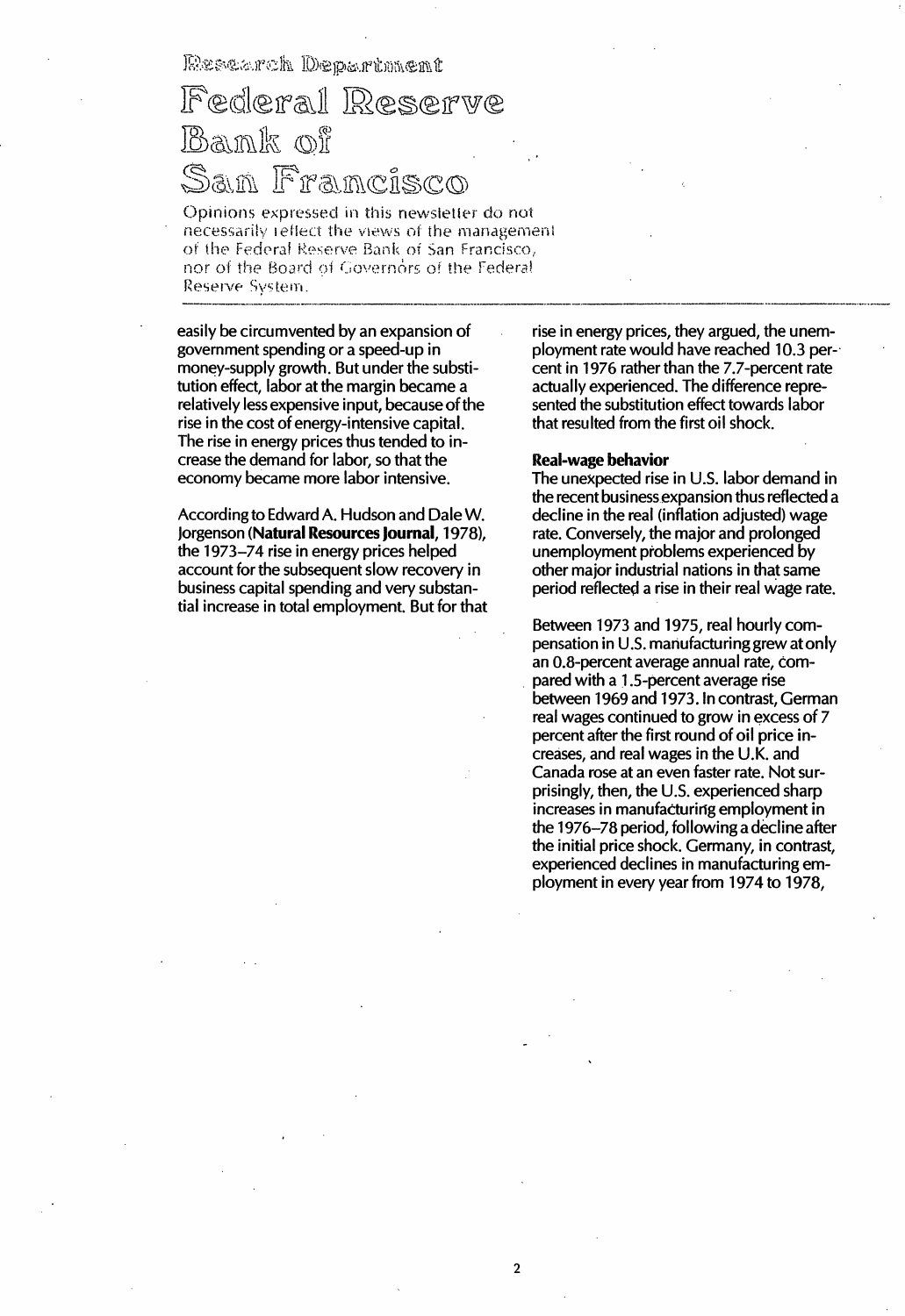while the U.K. and Canada showed very little employment growth. Real wage behavior accounted for the difference.

The behavior of employment in the nation's current recession will again depend on the behavior of real wages. The latest oil-price hike and the double-digit inflation have seriously reduced real spendable income, and this will surely reduce aggregate demand. Yet if wage earners attempt to recoup all of their losses with large wage bargaining demands, they may not be as successful in expanding employment as they were in the 1975-79 period.

#### Any lessons learned?

For policy purposes, it is necessary for us to determine how much of the recent jump in the unemployment rate -- from 6.2 percent in March to 7.8 percent in May-is due to increased energy prices, and how much to the inflation-caused reduction in workers' incomes. The latest OPEC-generated rise in energy prices certainly will have some unemployment effects, similar to those caused by the 1973-74 oil price rise. But we can also anticipate a longer-run rise in total employment because of increased energy prices, reflecting a substitution effect such as we experienced during the 1975-79 period.

Moreover the increase in the ratio of labor per unit of capital may mean also an increase in the level of unemployment associated with a fully-employed U.S. economy. Our recent experience with double-digit inflation and soaring interest rates may force us to revise our estimates of what constitutes sustainable full employment. It may also mean that during the current recession the unemployment rate may be higher than previously for the same reduction in real output growth. Joseph Bisignano